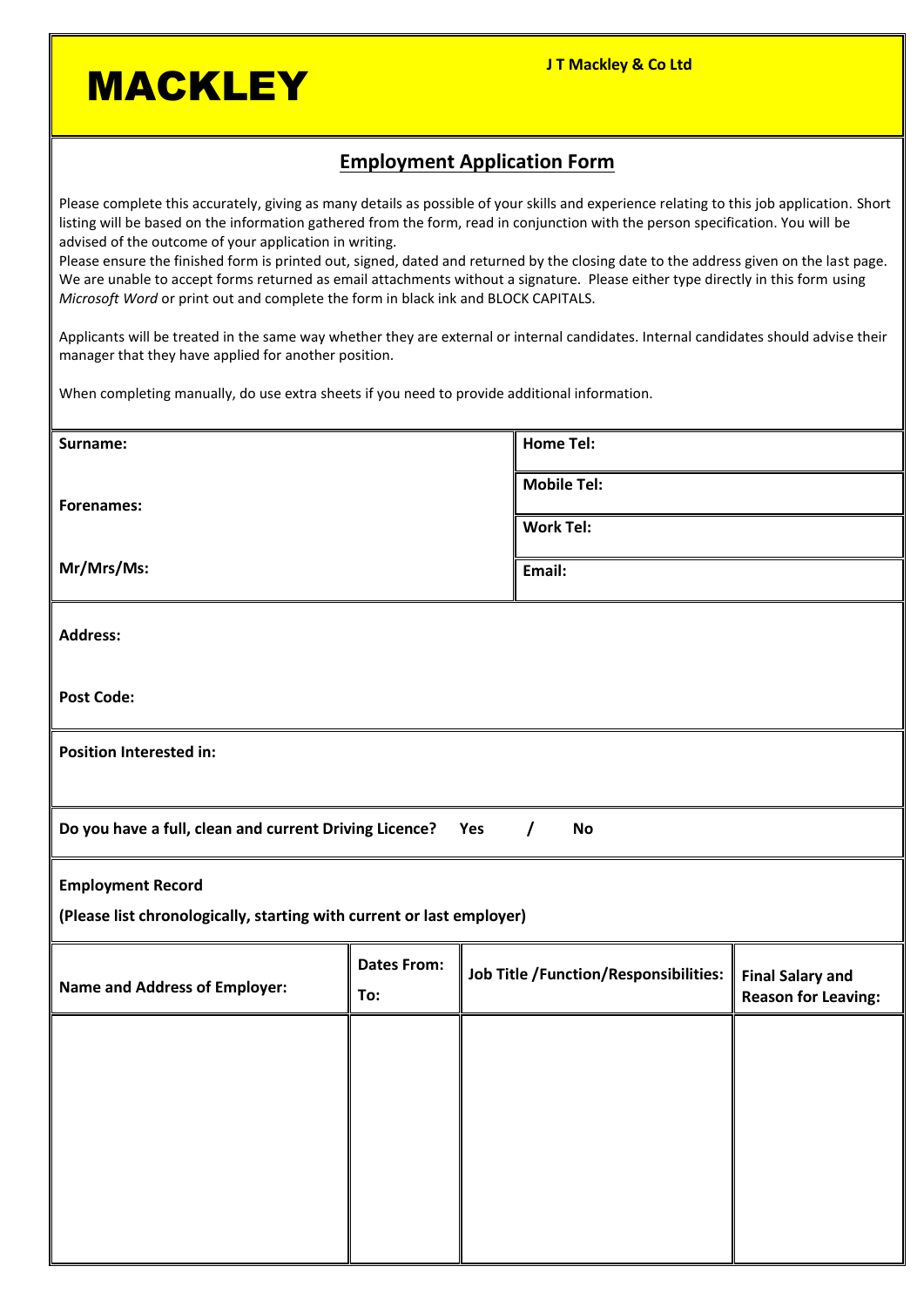**Please tell us about your education and any qualifications which you feel are relevant to the post. Include relevant** 

| courses which you are currently undertaking. Please start with the most recent.                                                                              |       |                         |                       |                      |  |  |
|--------------------------------------------------------------------------------------------------------------------------------------------------------------|-------|-------------------------|-----------------------|----------------------|--|--|
| Name of<br>School/College/University/Training<br>body:                                                                                                       | Year: | <b>Subject Studied:</b> |                       | Qualification/Level: |  |  |
| Please list any training you have received or courses which did not lead to a qualification but which you feel are<br>relevant to the advertised post.       |       |                         |                       |                      |  |  |
| <b>Training Course:</b>                                                                                                                                      |       |                         | <b>Date Attended:</b> |                      |  |  |
|                                                                                                                                                              |       |                         |                       |                      |  |  |
| Do you have any criminal convictions? Yes                                                                                                                    |       | No<br>$\prime$          |                       |                      |  |  |
| If Yes please give details on a separate sheet, this should exclude any spent convictions under Section 4(2) of the<br>Rehabilitation of Offenders Act 1974. |       |                         |                       |                      |  |  |
| Do you have the right to work in the UK?                                                                                                                     | Yes   | No                      |                       |                      |  |  |

Note: the company will require proof of this right before an offer of employment can be confirmed e.g. Birth certificate and/or any other appropriate document required to confirm your right to work in the UK as required the Asylum and Immigration Act 1996.

**Notice Period Required:**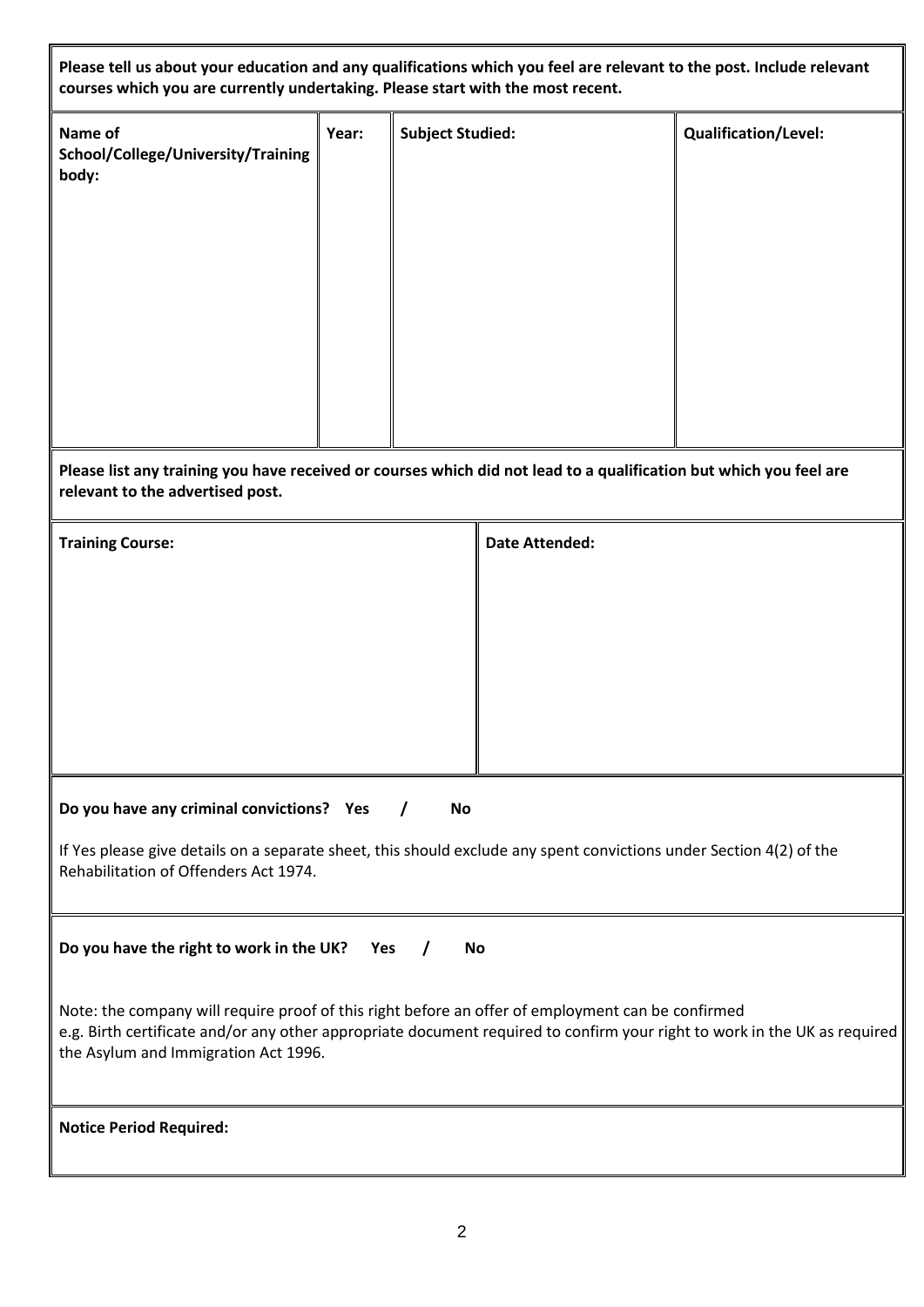**Please give details of two referees. One must be your present or most recent employer. References will only be taken up for short listed candidates.**

**Testimonials or references from friends or relatives are not acceptable.**

**Please indicate if we can take up references when you are short listed for interview YES / NO**

| Name:            | Name:            |
|------------------|------------------|
| <b>Position:</b> | <b>Position:</b> |
| Organisation:    | Organisation:    |
| <b>Address:</b>  | <b>Address:</b>  |
|                  |                  |
|                  |                  |
| Tel.             | Tel.             |
|                  |                  |

#### **DECLARATION**

I certify that all information which I have provided is correct. I understand that any false information given may result in a job offer being withdrawn.

#### **Signature:**

**Date:**

**Please return completed form to:**

Human Resources Dept J T Mackley & Co Ltd Bankside House, Henfield Road Small Dole, Henfield West Sussex BN5 9XQ Or E-mail to [Recruitment@mackley.co.uk](mailto:Recruitment@mackley.co.uk)

**Please ensure you fill out the enclosed Equal Opportunities Monitoring form and GDPR Recruitment and Selection statement and return to our HR department with your application.**

**We will be unable to process application forms without the GDPR Statement signed, and your application will be destroyed.**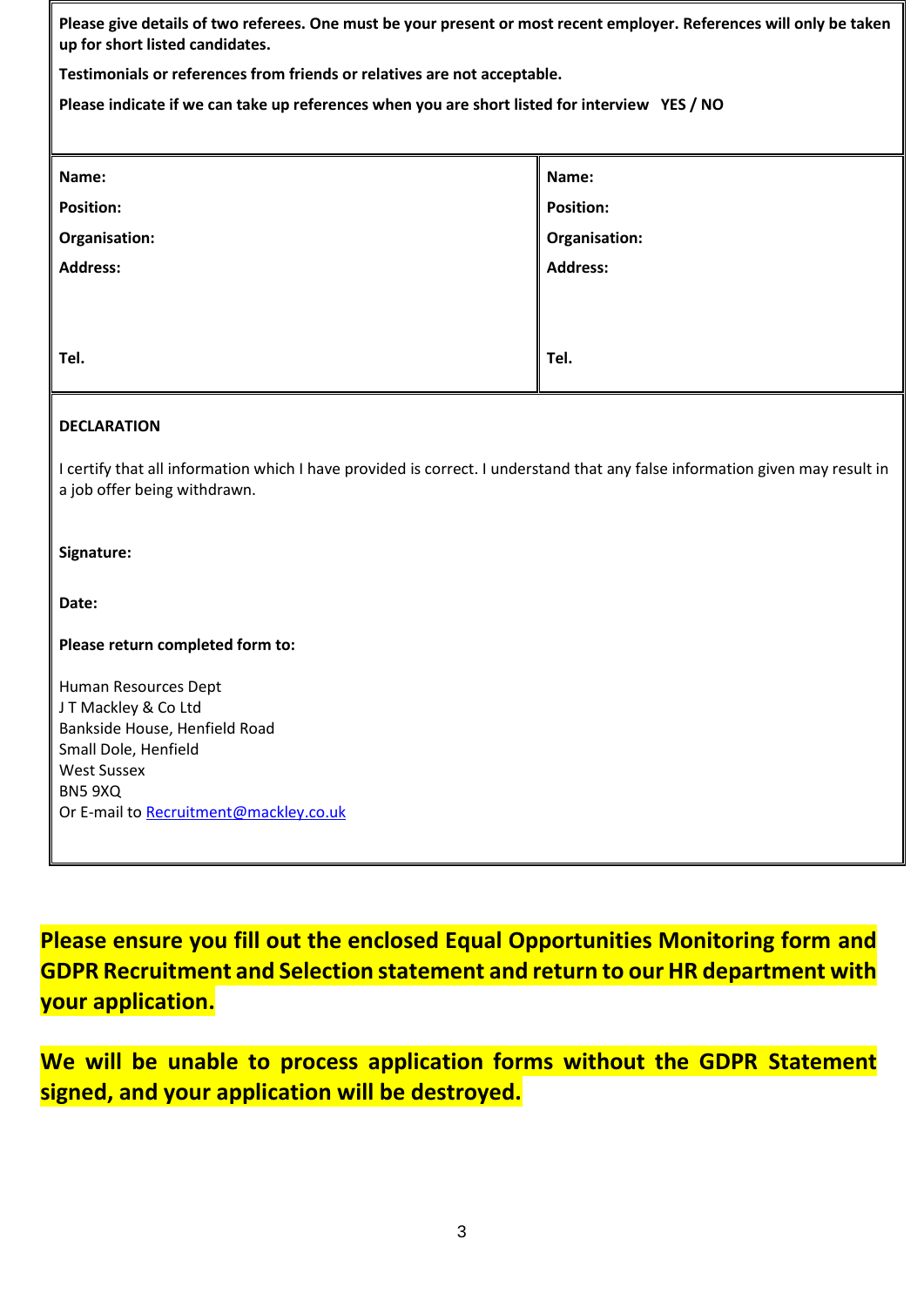## **MACKLEY**

# **Equal Opportunities Monitoring**

NAME:

POSTION APPLIED FOR:

We hope you will assist us by completing this form. The information is used to monitor the operation of the group's Equal Opportunities policies and the effectiveness of advertising, and for no other reason. The data will be treated with utmost confidentiality. It will not be taken into account in assessing information on your application form and is always removed prior to short-listing.

| <b>GENDER</b>                                                                                                                                                                                                                                                                                           |  |  |  |  |  |
|---------------------------------------------------------------------------------------------------------------------------------------------------------------------------------------------------------------------------------------------------------------------------------------------------------|--|--|--|--|--|
| Please tick one of the categories                                                                                                                                                                                                                                                                       |  |  |  |  |  |
| Male $\Box$<br>Female $\square$<br>Prefer not to say □<br>If you are undergoing the process of gender                                                                                                                                                                                                   |  |  |  |  |  |
| reassignment, please tick the box that applies to your                                                                                                                                                                                                                                                  |  |  |  |  |  |
| future gender.                                                                                                                                                                                                                                                                                          |  |  |  |  |  |
|                                                                                                                                                                                                                                                                                                         |  |  |  |  |  |
| <b>AGE RANGE</b>                                                                                                                                                                                                                                                                                        |  |  |  |  |  |
| Please tick one of the categories                                                                                                                                                                                                                                                                       |  |  |  |  |  |
| $16-24$<br>$25-34$<br>$35-44$<br>45-54 □<br>55-64 $\Box$<br>$65+$                                                                                                                                                                                                                                       |  |  |  |  |  |
|                                                                                                                                                                                                                                                                                                         |  |  |  |  |  |
|                                                                                                                                                                                                                                                                                                         |  |  |  |  |  |
| <b>SEXUALITY</b>                                                                                                                                                                                                                                                                                        |  |  |  |  |  |
| Please tick one of the categories                                                                                                                                                                                                                                                                       |  |  |  |  |  |
| heterosexual/straight D<br>gay woman/lesbian □<br>bi-sexual $\Box$<br>prefer not to say □<br>gay man $\square$                                                                                                                                                                                          |  |  |  |  |  |
|                                                                                                                                                                                                                                                                                                         |  |  |  |  |  |
| <b>MARITAL STATUS</b>                                                                                                                                                                                                                                                                                   |  |  |  |  |  |
|                                                                                                                                                                                                                                                                                                         |  |  |  |  |  |
| Please tick one of the categories                                                                                                                                                                                                                                                                       |  |  |  |  |  |
| I am single $\square$<br>I am divorced $\Box$<br>I am widowed $\square$<br>I am married $\Box$<br>other $\square$                                                                                                                                                                                       |  |  |  |  |  |
|                                                                                                                                                                                                                                                                                                         |  |  |  |  |  |
| <b>DISABILITY</b>                                                                                                                                                                                                                                                                                       |  |  |  |  |  |
| The Disability Discrimination Act 1995 defines disability as "a physical or mental impairment which has a substantial and adverse effect on a<br>person's ability to carry out day to day activities"<br>Do you consider yourself to be disabled under the above definition? (Please tick as necessary) |  |  |  |  |  |
| I am disabled $\Box$ I am not disabled $\Box$                                                                                                                                                                                                                                                           |  |  |  |  |  |
|                                                                                                                                                                                                                                                                                                         |  |  |  |  |  |
| Nature of disability (optional)                                                                                                                                                                                                                                                                         |  |  |  |  |  |
|                                                                                                                                                                                                                                                                                                         |  |  |  |  |  |
| <b>ETHNIC ORIGIN</b>                                                                                                                                                                                                                                                                                    |  |  |  |  |  |
| Ethnic origin refers to members of an ethnic aroun who share the same cultural backaround and identity. Please not the                                                                                                                                                                                  |  |  |  |  |  |

*Ethnic origin refers to members of an ethnic group who share the same cultural background and identity. Please not the categories listed below are approved by the Commission for Racial Equality*.

How would you describe your ethnic origin? Please tick one of the catergories

White British  $\square$  White Irish  $\square$  White Other  $\square$ Mixed (White/Black) Caribbean  $\Box$  Mixed African  $\Box$  Mixed Asian  $\Box$  Mixed Other  $\Box$ Asian(or Asian British) Indian Pakistani Bangladeshi Asian Other Black(or Black British) Caribbean  $\Box$  Black African  $\Box$  Black Other  $\Box$ Chinese Other Ethnic Group-please state …………………………………………………………….

Finally, how did you hear about this vacancy?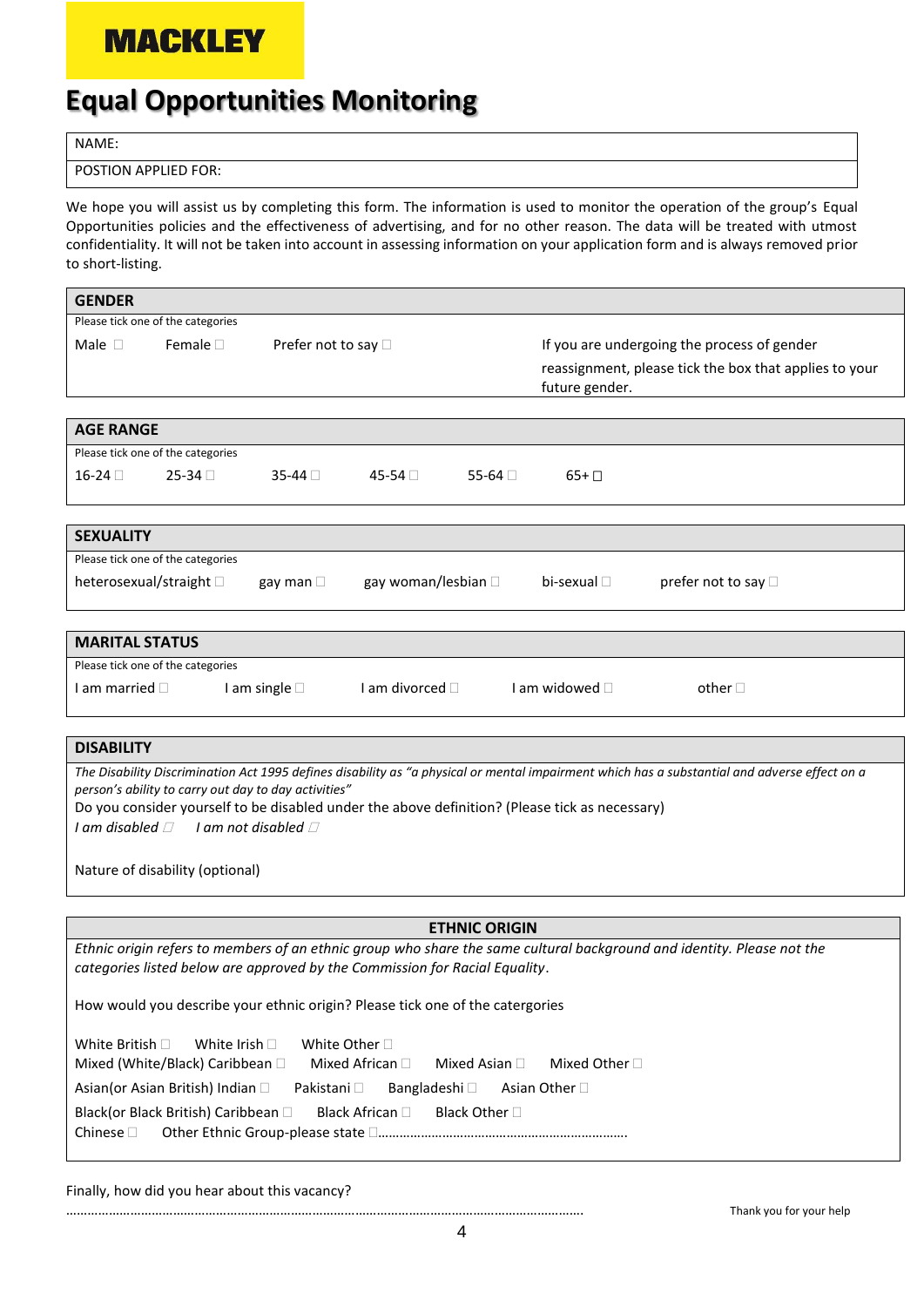## **MACKLEY**

### General Data Protection Regulations 2018 – Recruitment & Selection

#### **Privacy Statement**

Here at Mackley Limited we take your privacy seriously and will only use your personal information to administer your application for employment. This privacy statement explains what personal data we collect from you and how we use it. We encourage you to read the summaries below and if you would like more information on a particular topic please contact our Privacy Champion by writing to Mackley, (address and telephone number).

#### **Personal Data We Collect**

We collect the following personal data relating to your employment application: Contact Details (Name, Address, Email Address, Telephone &/or Mobile Number) Employment history Qualifications Equality of Opportunity (Ethnicity, Disability Details) under Special Categories

#### **How We Use Personal Data**

Your personal data will be used to process your employment application.

#### **How Long We Will Hold Personal Data**

Successful candidate's data will be held under the company's General Data Protection Policy details of which will be made available upon the offer of employment. Full details are available in the staff handbook. Unsuccessful candidate's data will be held of a period of 6 months where upon it will be confidentially destroyed.

#### **Reasons We Share Personal Data**

We may share your personal data with our Human Resources (HR) consultant to aid our selection process. We will not normally share personal data with anyone else, but may do so where:

- There is an issue that puts the safety of our staff at risk
- We need to liaise with other agencies or third parties we will seek consent as necessary before doing this

We will also share personal data with law enforcement and government bodies where we are legally required to do so, including for:

- The prevention or detection of crime and/or fraud
- The apprehension or prosecution of offenders In connection with legal proceedings
- Where the disclosure is required to satisfy our legal obligations

#### **How We Protect Your Personal Data**

We use encrypted storage and transfer for all electronic data and have password access controls in place. If paper copies are utilised we ensure that all information is held in secure locked cabinets with controlled access by named individuals.

#### **How to Access & Control Your Personal Data**

Individuals have a right to make a 'subject access request' to gain access to personal information that the company holds about them. This includes:

- Confirmation that their personal data is being processed
- Access to a copy of the data
- The purposes of the data processing
- The categories of personal data concerned
- Who the data has been, or will be, shared with
- How long the data will be stored for, or if this isn't possible, the criteria used to determine this period
- The source of the data, if not the individual
- Whether any automated decision-making is being applied to their data, and what the significance and consequences of this might be for the individual